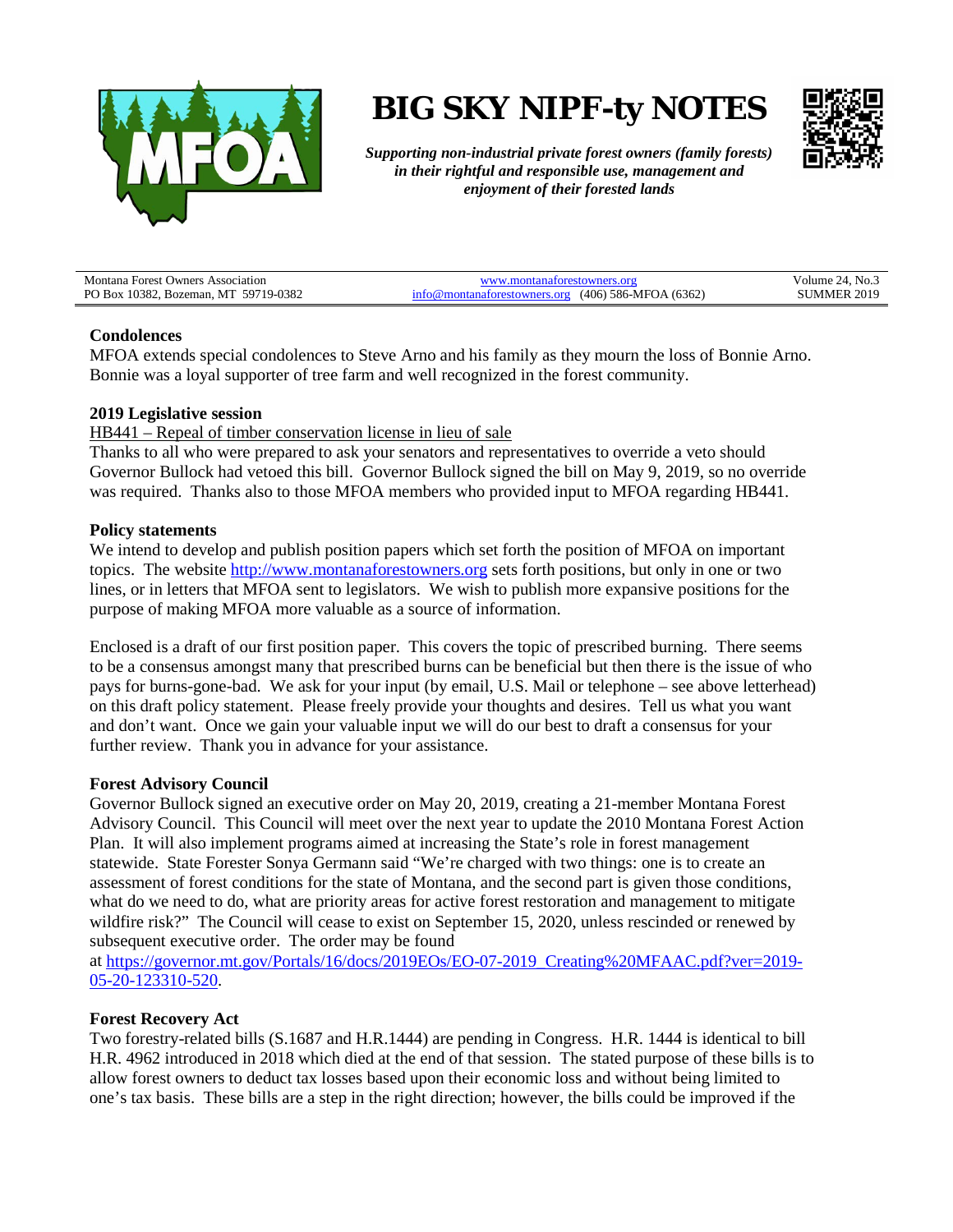deduction did not require the timber be reforested within five years, would not be limited to uncut timber, and (as worded) would not create other inconsistencies in the tax laws.

## **Forest Stewardship Workshops**

The remaining 2019 workshop locations and dates are listed below. The workshops fill fairly quickly so register sooner rather than later! For more information go to [http://forestry.msuextension.org/mfsp.html.](http://forestry.msuextension.org/mfsp.html)

| Location  | 2019 Workshop dates    | Register by |
|-----------|------------------------|-------------|
| Kalispell | July 11, 12 and 19     | June 28     |
| Lewistown | August $8, 9$ and $16$ | July 26     |

## **Landscape Priorities**

It appears that the Natural Resources Conservation Service (NRCS) is directing its Environmental Quality Incentives Program (EQIP) funding for forest remediation toward landscape projects, in contrast to funding projects of individual landowners who are not a part of a designated landscape project. Although landscape projects can be valuable in terms of forest health and fire reduction, the private forest owners should not be forgotten. MFOA is concerned that the pendulum may be swinging too far toward landscape funding to the detriment of individual stand-alone projects.

See [https://docs.wixstatic.com/ugd/975c71\\_95f1770382d34f5a99f68ad3d70f61fb.pdf](https://docs.wixstatic.com/ugd/975c71_95f1770382d34f5a99f68ad3d70f61fb.pdf) for a letter the MFOA sent to the NRCS Montana State Conservationist expressing concern. We also have a meeting scheduled in early July with the State Conservationist to discuss our concerns. Please provide us your input on this issue.

# **Glyphosate/aka Roundup**

Glyphosate is an active ingredient in a product sold under the brand name "Roundup" and was patented by Monsanto. After Monsanto's patent expired, several companies started selling products containing glyphosate as an active ingredient. One can only determine whether a product contains glyphosate by reading the label of active ingredients. The word Roundup has become a household word to some homeowners. It is considered by some as the go-to product whenever one wishes to treat weeds. Some users are unaware that there is indeed a difference in herbicides. And indeed the brand Roundup does dispatch weeds. More informed people are aware that glyphosate not only kills weeds; it also kills lawns and desirable plants. There are now news reports of a myriad of law suits alleging that glyphosate is carcinogenic. Some suits claim that employees were subjected to repeated exposure to glyphosate to their detriment. The point is to be cautious when using glyphosate. Actually we should be cautious when using any herbicide and to carefully read, understand, and follow the labeling and warnings.

## **Feral Pigs/aka Feral Swine**

What in the world are feral pigs, and why should one care? The very subject may be interesting to the uninformed, plus it should be of concern to many landowners. A feral pig is considered in Montana as any pig running in the wild. Feral pigs were initially introduced by persons who imported and raised wild boar for the purpose of producing meat. Over time some boar escaped captivity and others were apparently released into the wild by owners who no longer wanted them. Today herds of feral pigs contain some mixed breeds where wild boar have bred with domestic pigs who escaped to the wild.

So what is the problem? Wild pig are extremely destructive. They have large snouts and are prone to digging, uprooting pastures and anything else around them. Sometimes a farmer cannot operate haying equipment in uprooted pastures. The pigs also devour crops such as corn, grain, soy beans, wheat, and oats to name a few. They also devour feed placed for domestic animals. They can devastate orchards, saplings and vines and even damage larger trees by scraping bark off with their tusks. Fencing is easily destroyed by the pigs. Add to this the fact that they are wily, and cleverly escape anyone attempting to capture them. And they are prolific. To date there seems to be no practical method to eradicate the pigs.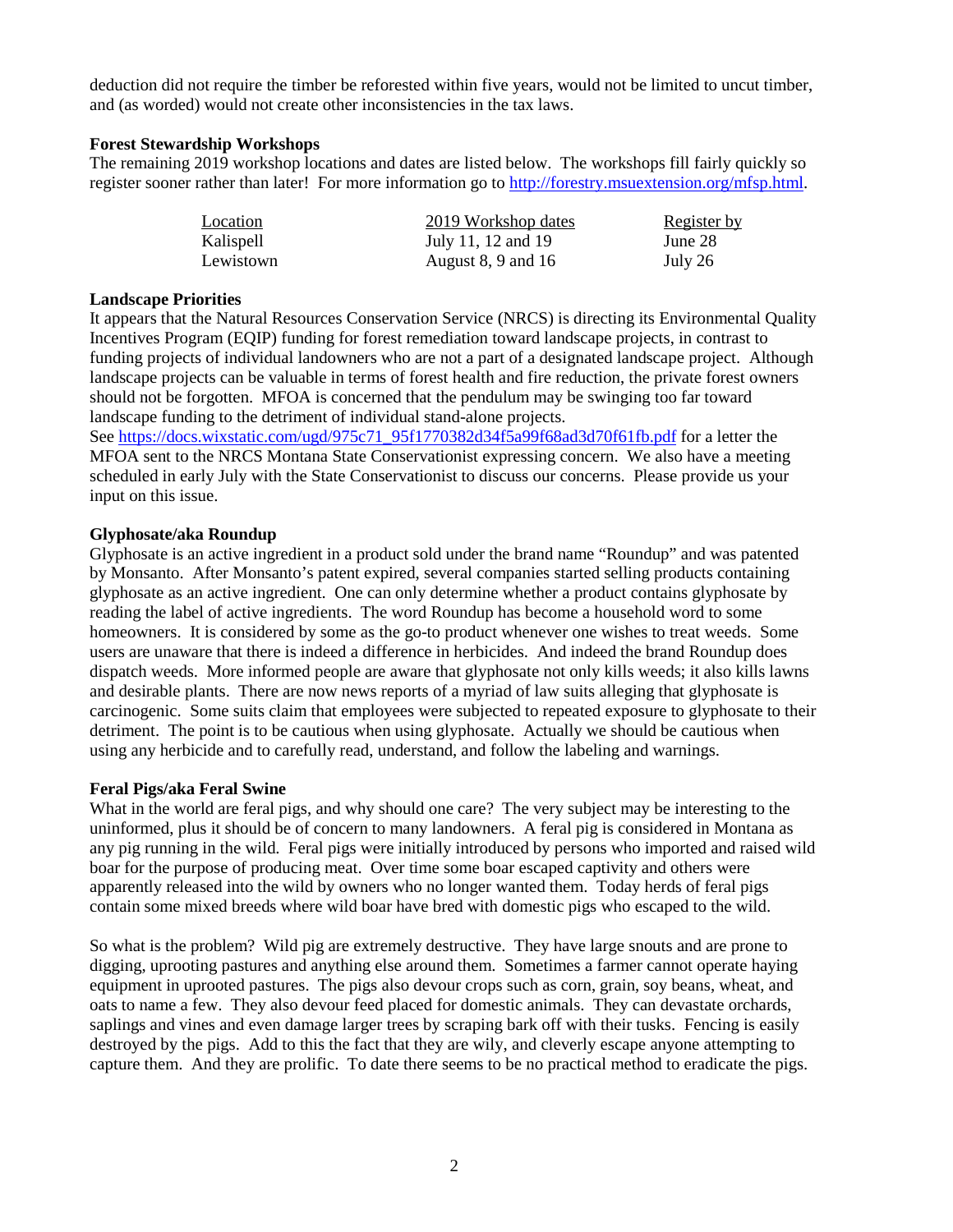The agriculture producers (including MFOA members on ranges and mixed use) in Montana are worried about the prediction that feral pigs will likely invade Montana from Canada where they are prolific. Montana has statutes that prohibit importing, possessing or transporting feral swine. The statutes also prohibit anyone from intentionally, knowingly, or negligently allowing swine to live in a feral state. Stiff penalties call for \$2,000 to \$10,000 per violation. See Montana Code Annotated 81-29-101 through 81-29-106 and 87-5-702. Montana agriculture believes that it needs to discourage and actually prevent hunting, in order to keep the pigs from becoming established.

Some states have a different philosophy – hunt feral pigs to your heart's content! Their viewpoint is that the best approach is to encourage hunting as a method to deal with the wild pigs. Several states which allow and encourage feral hog hunting include Texas, California, Hawaii, Oklahoma, Arkansas, Louisiana, Georgia, and Florida.

Should you find any wild pigs on your property, you may be well-advised to contact the Montana Department of Natural Resources and Conservation, or Montana Fish, Wildlife & Parks.

# **Top 10 Forestry Issues for 2019**

You should shortly be receiving your free yearly issue of the National Woodlands publication. The National Woodland Owners Association recently published the top 10 forestry issues determined by a poll of its 42 state affiliates. These are:

- #1 Markets: Timber, Biomass & Industry Viability
- #2 Extension Education & Service Forestry
- #3 Invasive Species and Forest Health
- #4 Income, Estate & Property Taxes
- #5 The Right-to-Practice Forestry & Regulation Creep
- #6 Stewardship Incentives: Cost Sharing & Tax Credits
- #7 Keeping Forests As Forests
- #8 Water Quality & Quantity
- #9 Wildfire Management, Funding & Climate
- #10 Wildlife Management

Your issue of National Woodlands will contain a detailed description of these issues.

## **Fire 2019**

It seems that we had a fairly wet spring. Good news for fire prevention and suppression? Maybe not, if the wet spring supports greater growth of grass and weeds.

See you in the fall.